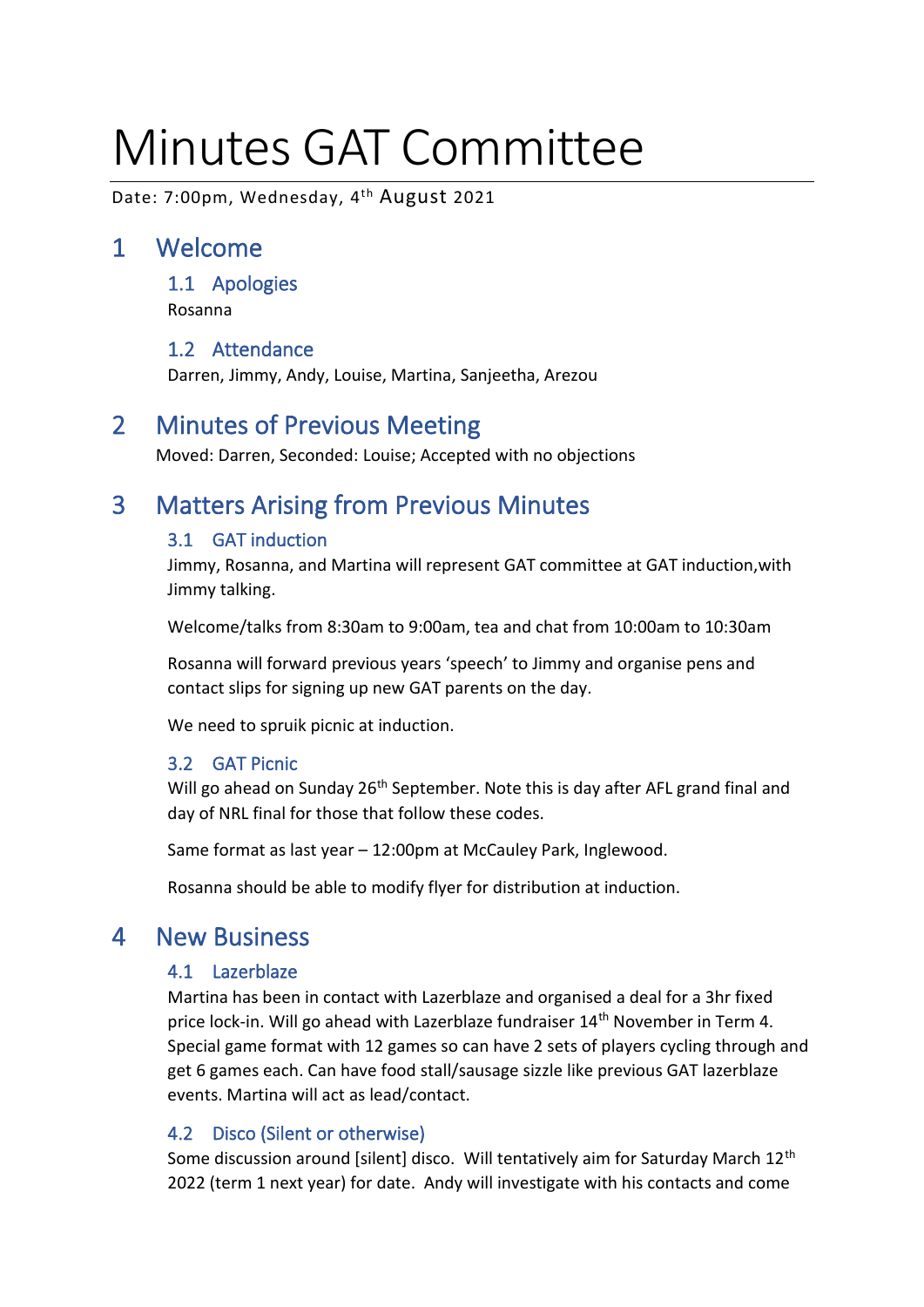back with more information. Likely to be a matinee event at an established nightclub (configured and managed for hosting an underage event)

#### 4.3 Reimbursements

Motion put forward by Darren to reimburse for Spider-man movie licensing costs (\$345.40), seconded by Louise with no objections

Motion put forward by Darren to approve purchase of 8 x \$50 gift cards for end of year language student awards, seconded by Andy with no objections

Motion put forward by Darren to approve spending \$20 on 'flyers' for GAT picnic, seconded by Louise with no objections.

## 5 Reports

5.1 Treasurer

No Change

5.2 Gifted and Talented Education Coordinator Attached

## 6 Next Meeting

7:00pm Wednesday September 1st 2021

#### **Other dates of note**

Sunday 26<sup>th</sup> September: GAT Picnic

Sunday 14th November: Lazerblaze Fundraiser

Saturday 12<sup>th</sup> March 2022: Disco Fundraiser

## 7 Meeting Closed

7:50pm

#### **Financial Motions**

20210804-4.3.1: Reimburse Darren for \$345.40

20210804-4.3.2: Purchase 8 x \$50 Gift Cards for Principal Awards

20210804-4.3.3: Spend \$20 on GAT Picnic Promotional Materials